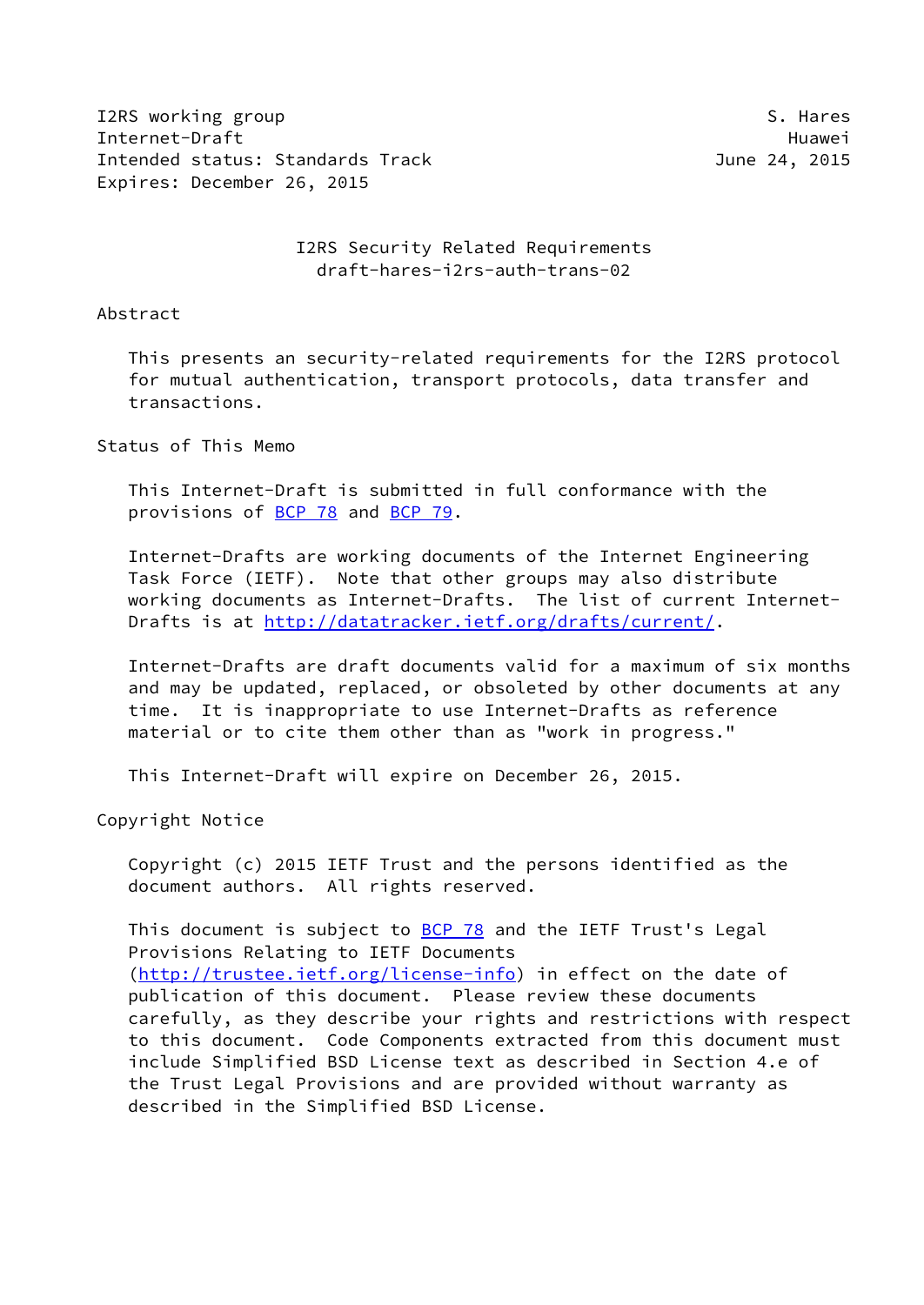<span id="page-1-1"></span>

| I2RS Security Requirements | Internet-Draft |  |  |  | June 2015 |  |
|----------------------------|----------------|--|--|--|-----------|--|
|----------------------------|----------------|--|--|--|-----------|--|

## Table of Contents

|                                                             | $\overline{2}$ |
|-------------------------------------------------------------|----------------|
| 10 I2RS General Requirements<br>1.1.                        | $\overline{3}$ |
| 1.2.                                                        | $\overline{4}$ |
| 2. Security-Related Requirements                            | $\overline{5}$ |
| Mutual authentication of I2RS client and I2RS Agent<br>2.1. | $\overline{5}$ |
| 2.2. Transport Requirements Based on Mutual Authentication  | 6              |
| $2.3.$ Data Confidentiality Requirements                    | 6              |
| Message Integrity Requirements<br>2.4.                      | $\overline{1}$ |
| 2.4.1. Handling Multiple Messages                           | $\overline{1}$ |
|                                                             | $\overline{1}$ |
| 3.                                                          | 8              |
| 4.                                                          | 8              |
| 5.                                                          | 8              |
| 6.                                                          | 8              |
| Normative References<br>6.1.                                | 8              |
| Informative References<br>6.2.                              | 9              |
| Author's Address<br>.                                       | 9              |
|                                                             |                |

## <span id="page-1-0"></span>[1](#page-1-0). Introduction

 The Interface to the Routing System (I2RS) provides read and write access to the information and state within the routing process. The I2RS client interacts with one or more I2RS agents to collect information from network routing systems.

 This document describes the requirements for the I2RS protocol in the security-related areas of mutual authentication of the I2RS client and agent, the transport protocol carrying the I2RS protocol messages, and the atomicity of the transactions. These requirements were initially described in the [\[I-D.ietf-i2rs-architecture\]](#page-9-2) document. These security requirements are also part of the list of top ten requirements for the I2RS protocol indicated in the section below.

 [I-D.haas-i2rs-ephemeral-state-reqs] discusses of I2RS roles-based write conflict resolution in the ephemeral data store using the I2RS Client Identity, I2RS Secondary Identity and priority. The draft [\[I-D.ietf-i2rs-traceability\]](#page-9-3) describes the traceability framework and its requirements for I2RS. The draft [\[I-D.ietf-i2rs-pub-sub-requirements\]](#page-9-4) describe the requirements for I2RS to be able to publish information or have a remote client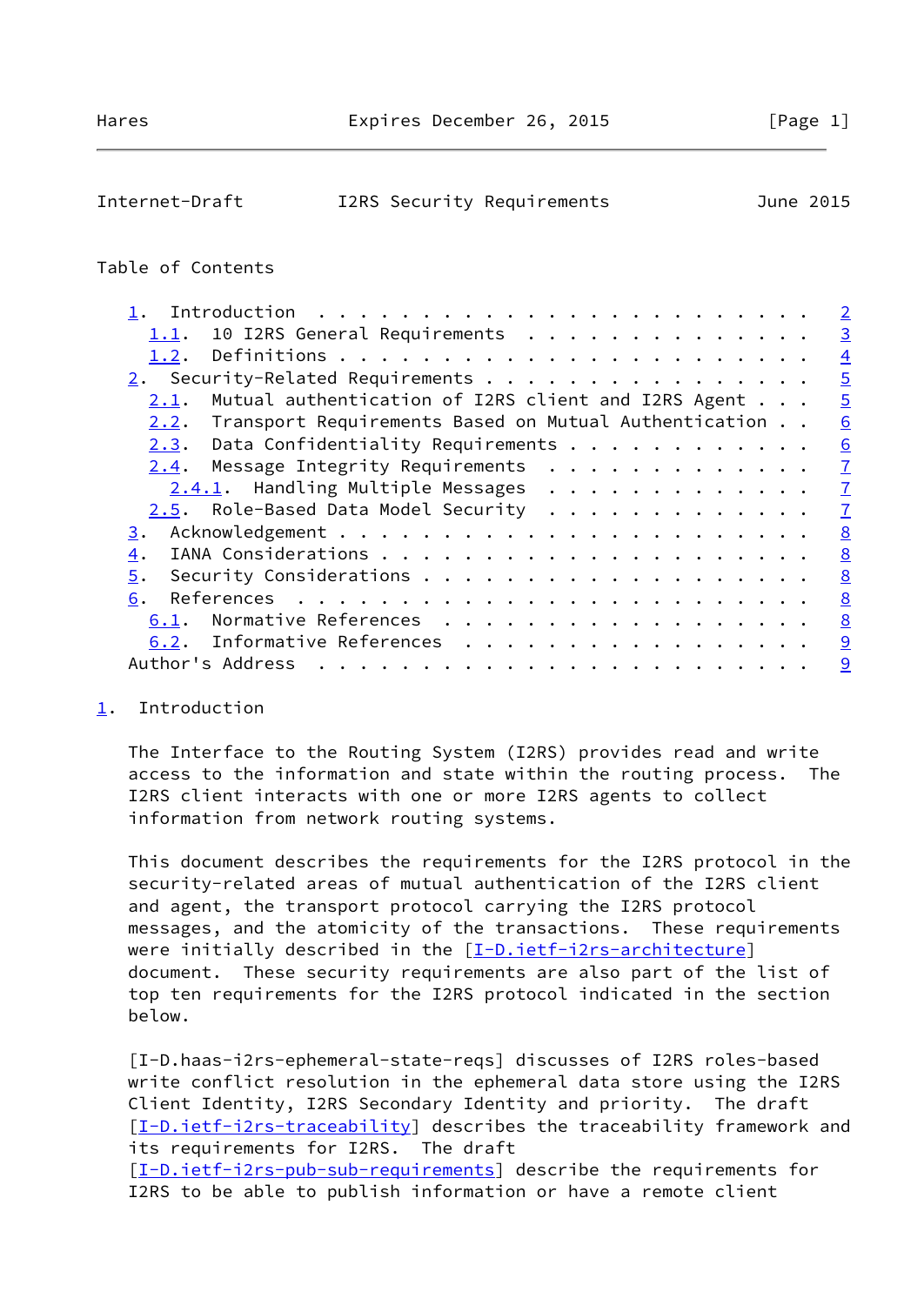subscribe to an information data stream.

Hares **Expires December 26, 2015** [Page 2]

<span id="page-2-1"></span>Internet-Draft I2RS Security Requirements June 2015

<span id="page-2-0"></span>[1.1](#page-2-0). 10 I2RS General Requirements

- 1. The I2RS protocol SHOULD support highly reliable notifications (but not perfectly reliable notifications) from an I2RS agent to an I2RS client.
- 2. The I2RS protocol SHOULD support a high bandwidth, asynchronous interface, with real-time guarantees on getting data from an I2RS agent by an I2RS client.
- 3. The I2RS protocol will operate on data models which may be protocol independent or protocol dependent.
- 4. I2RS Agent needs to record the client identity when a node is created or modified. The I2RS Agent needs to be able to read the client identity of a node and use the client identity's associated priority to resolve conflicts. The secondary identity is useful for traceability and may also be recorded.
- 5. Client identity will have only one priority for the client identity. A collision on writes is considered an error, but priority is utilized to compare requests from two different clients in order to modify an existing node entry. Only an entry from a client which is higher priority can modify an existing entry (First entry wins). Priority only has meaning at the time of use.
- 6. The Agent identity and the Client identity should be passed outside of the I2RS protocol in a authentication and authorization protocol (AAA). Client priority may be passed in the AAA protocol. The values of identities are originally set by operators, and not standardized.
- 7. An I2RS Client and I2RS Agent mutually authenticate each other based on pre-established authenticated identities.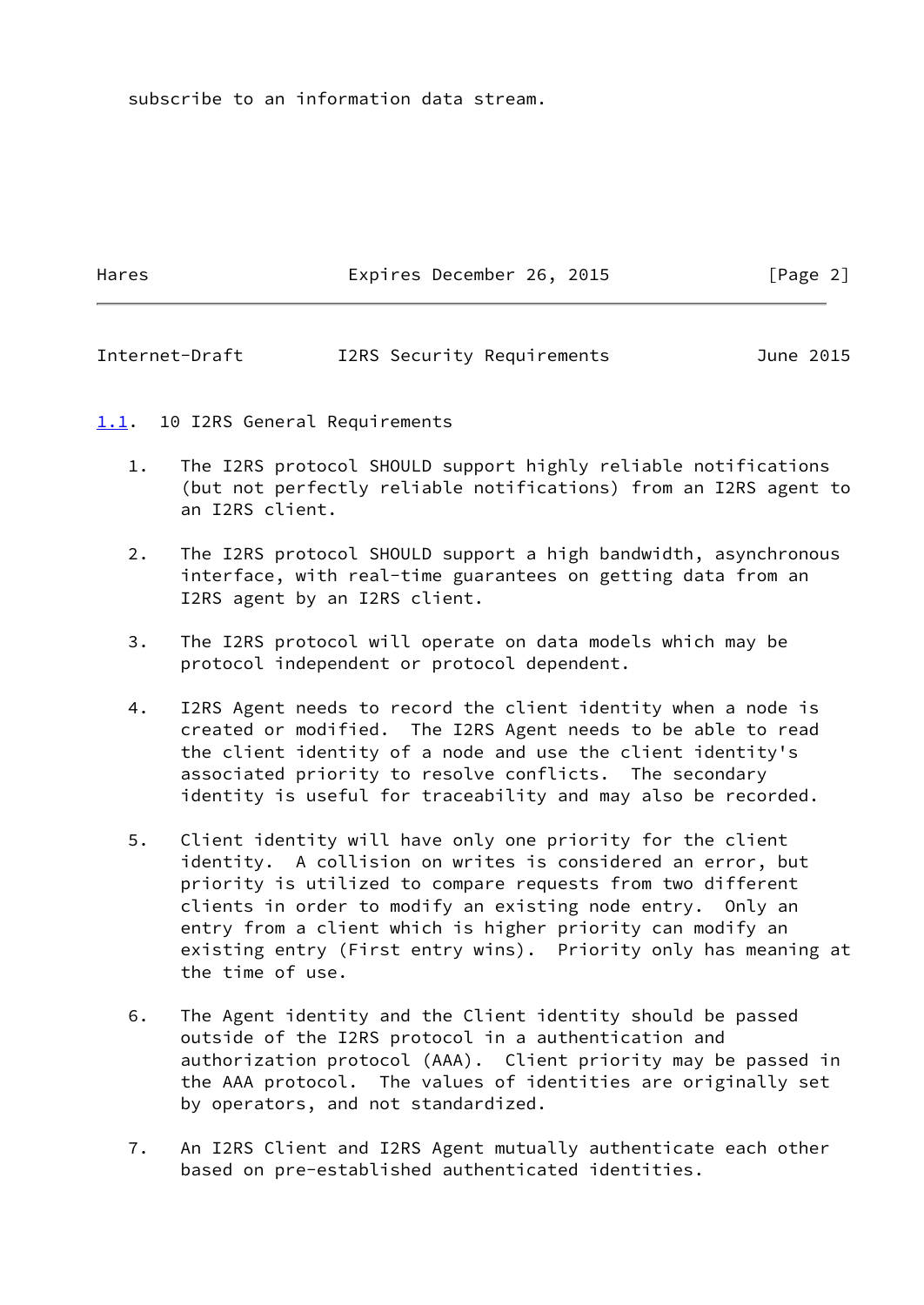- 8. Secondary identity data is read-only meta-data that is recorded by the I2RS agent which associated with a data model's node when the node is written, updated or deleted. Just like the primary identity, the secondary identity is only recorded when the data node is written or updated or deleted.
- 9. I2RS agent can have a lower priority I2RS client attempting to modify a higher priority client's entry in a data model. The filtering out of lower priority clients attempting to write or modify a higher priority client's entry in a data model SHOULD be effectively handled and not put an undue strain on the I2RS agent. Note: Jeff's suggests that priority is kept at the NACM

| Hares | Expires December 26, 2015 |  | [Page 3] |  |
|-------|---------------------------|--|----------|--|
|       |                           |  |          |  |

<span id="page-3-1"></span>Internet-Draft I2RS Security Requirements June 2015

 at the client level (rather than the path level or the group level) will allow these lower priority clients to be filtered out using an extended NACM approach. This is only a suggestion of a method to provide the requirement

 10. The I2RS protocol MUST support the use of a secure transport. However, certain functions such as notifications MAY use a non secure transport. Each model or service (notification, logging) must define within the model or service the valid uses of a non secure transport.

<span id="page-3-0"></span>[1.2](#page-3-0). Definitions

 This document utilizes the definitions found in the following drafts: [\[RFC4949](https://datatracker.ietf.org/doc/pdf/rfc4949)], and [\[I-D.ietf-i2rs-architecture](#page-9-2)]

Specifically, this document utilizes the following definitions:

Authentication

 [RFC4949] describes authentication as the process of verifying (i.e., establishing the truth of) an attribute value claimed by or for a system entity or system resource. Authentication has two steps: identify and verify.

Data Confidentiality

 [RFC4949] describes data confidentiality as having two properties: a) data is not disclosed to system entities unless they have been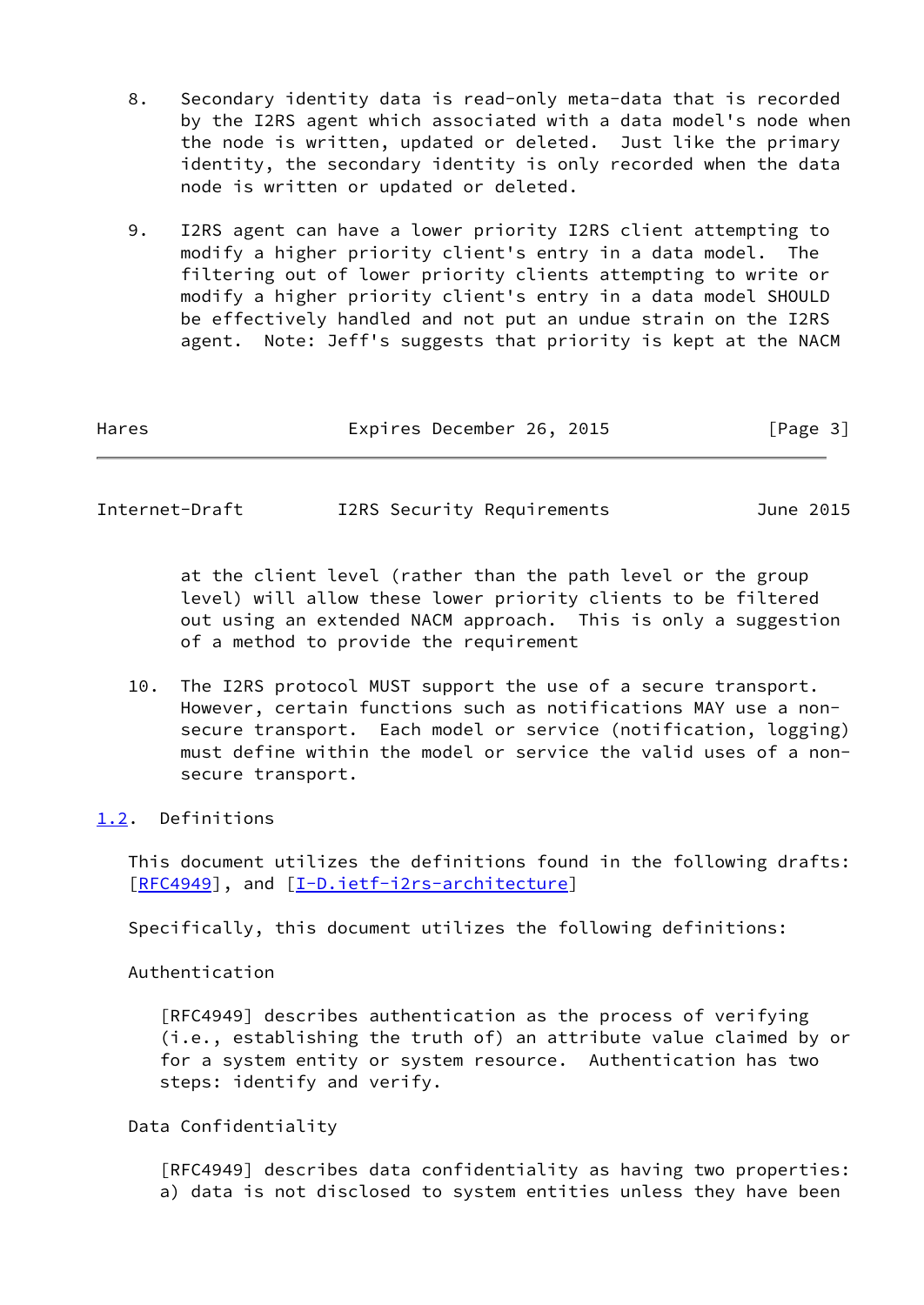authorized to know, and b) data is not disclosed to unauthorized individuals, entities or processes. The key point is that confidentiality implies that the originator has the ability to authorize where the information goes. Confidentiality is important for both read and write scope of the data.

#### Data Privacy

 [RFC4949] describes data privacy as a synonym for data confidentiality. This I2RS document will utilize data privacy as a synonym for data confidentiality.

#### Mutual Authentication

 [RFC4949] implies that mutual authentication exists between two interacting system entities. Mutual authentication in I2RS implies that both sides move from a state of mutual suspicion to mutually authenticated communication afte each system has been identified and validated by its peer system.

| Hares | Expires December 26, 2015 |  | [Page 4] |
|-------|---------------------------|--|----------|
|       |                           |  |          |

<span id="page-4-1"></span>Internet-Draft I2RS Security Requirements June 2015

Security audit trail

 [RFC4949] (page 254) describes a security audit trail as a chronological record of system activities that is sufficient to enable the reconstruction and examination of the sequence environments and activities surrounding or leading to an operation, procedure, or event in a security-relevant transaction from inception to final results. Requirements to support a security audit is not covered in this document. The draft [[I-D.ietf-i2rs-traceability\]](#page-9-3) describes traceability for I2RS interface and protocol. Traceability is not equivalent to a security audit trail.

I2RS integrity

 The data transfer as it is transmitted between client and agent cannot be modified by unauthorized parties without detection.

<span id="page-4-0"></span>[2](#page-4-0). Security-Related Requirements

 The security for the I2RS protocol requires mutually authenticated I2RS client and I2RS agent. The I2RS client and I2RS agent using the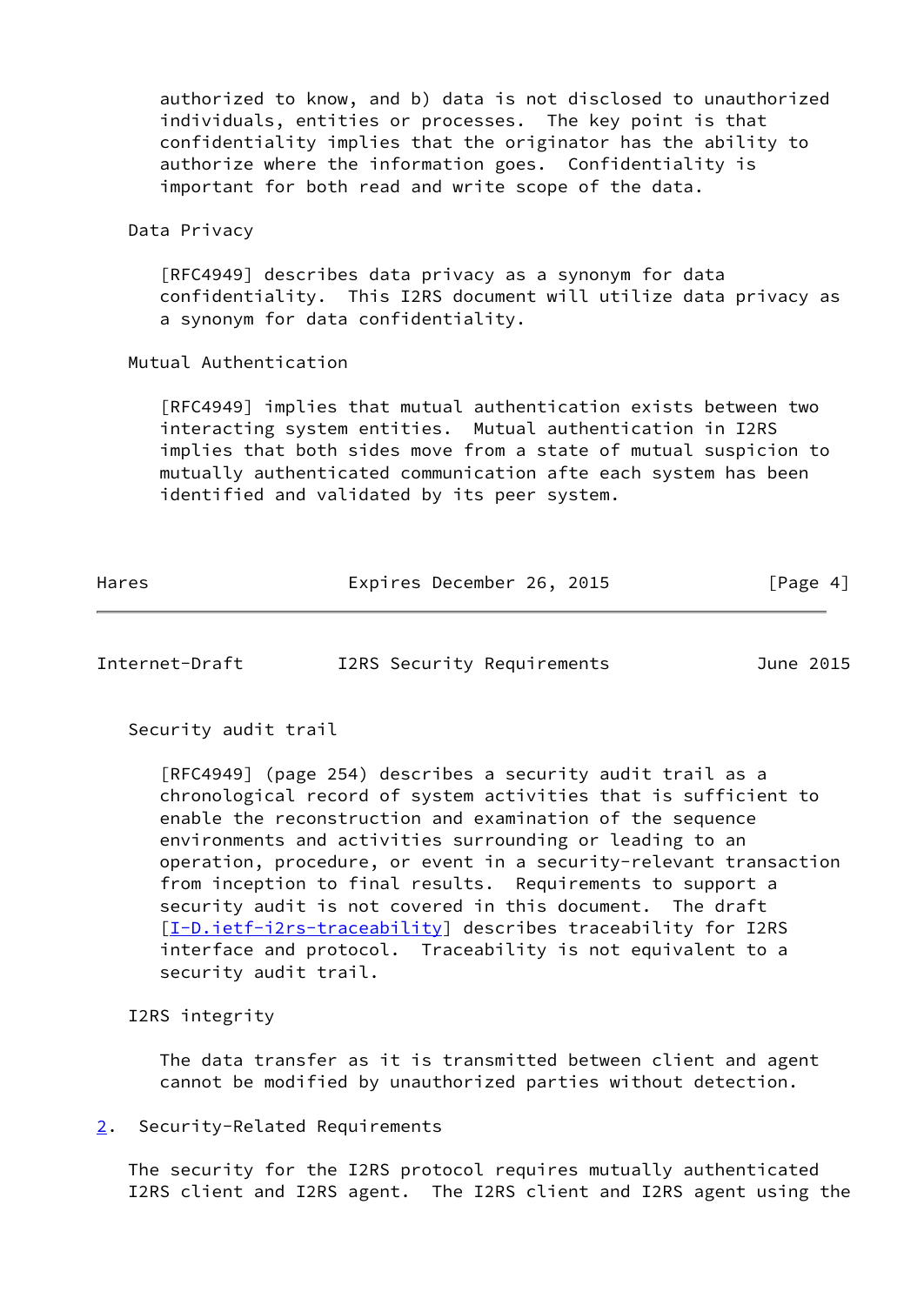I2RS protocol MUST be able to exchange data over a secure transport, but some functions may operate on non-secure transport. The I2RS protocol MUST BE able to provide atomicity of a transaction, but it is not required to multi-message atomicity and rollback mechanisms transactions. Multiple messages transactions may be impacted by the interdependency of data. This section discusses these details of these securitry requirements.

<span id="page-5-0"></span>[2.1](#page-5-0). Mutual authentication of I2RS client and I2RS Agent

The I2RS architecture [[I-D.ietf-i2rs-architecture\]](#page-9-2) sets the following requirements:

- o All I2RS clients and I2RS agents MUST have at least one unique identifier that uniquely identifies each party.
- o The I2RS protocol MUST utilize these identifiers for mutual identification of the I2RS client and I2RS agent.
- o An I2RS agent, upon receiving an I2RS message from a client, MUST confirm that the client has a valid identity.
- o The client, upon receiving an I2RS message from an agent, MUST confirm the I2RS identity.

| Expires December 26, 2015<br>Hares | [Page 5] |
|------------------------------------|----------|
|------------------------------------|----------|

<span id="page-5-1"></span>Internet-Draft I2RS Security Requirements June 2015

- o Identity distribution and the loading of these identities into I2RS agent and I2RS Client occur outside the I2RS protocol.
- o The I2RS protocol SHOULD assume some mechanism (IETF or private) will distribute or load identities so that the I2RS client/agent has these identities prior to the I2RS protocol establishing a connection between I2RS client and I2RS agent.
- o Each Identity will be linked to one priority
- o Each Identity is associated with one secondary identity during a particular read/write sequence, but the secondary identity may vary during the time a connection between the I2RS client and I2RS agent is active. The variance of the secondary identity allows the I2rs client to be associated with multiple applications and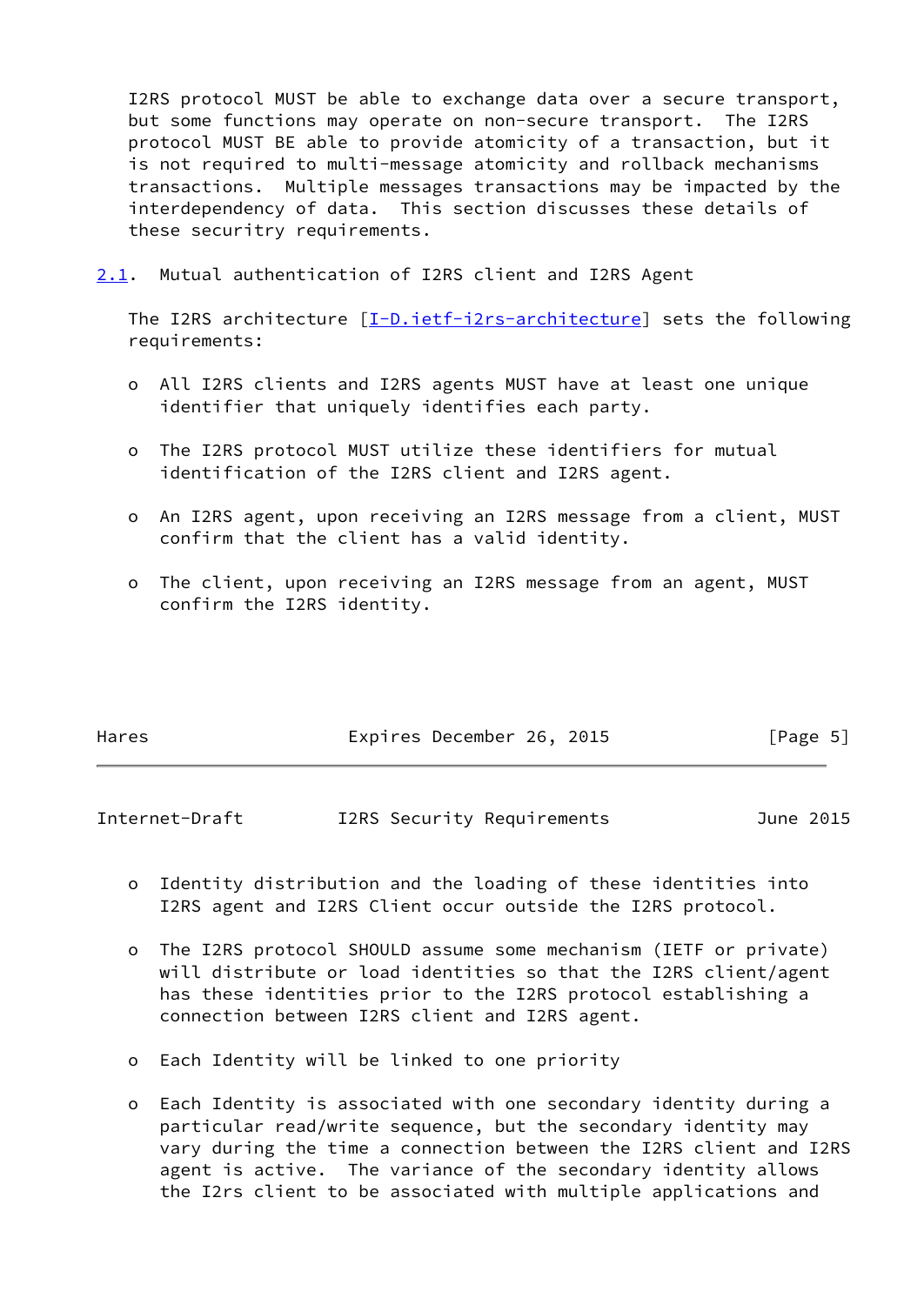pass along an identifier for these applications in the secondary identifier.

### <span id="page-6-0"></span>[2.2](#page-6-0). Transport Requirements Based on Mutual Authentication

 The data security of the I2RS protocol MUST be able to support transfer of the data over a secure transport and optionally be able to support a non-security transport. A security transport is defined to have the qualities of confidentiality, has message integrity, and supports end-to-end integrity (in the case of stacked clients).

 A secure transport also must be be associated with a key management solution that can guarantee that only the entities having sufficient privileges can get the keys to encrypt/decrypt the sensitive data. Pre-shared keys is considered for this document to be a key management system. In addition, the key management mechanisms need to be able to update the keys before they have lost sufficient security strengths, without breaking the connection between the agents and clients.

 The I2RS protocol MUST be able to support multiple secure transport sessions providing protocol and data communication between an I2RS Agent and an I2RS client. However, a single I2RS Agent to I2RS client connect MAY elect to use a single secure transport session or a single non-secure transport session.

<span id="page-6-1"></span>[2.3](#page-6-1). Data Confidentiality Requirements

 In a critical infrastructure, certain data within routing elements is sensitive and read/write operations on such data must be controlled in order to protect its confidentiality. For example, most carriers do not want a router's configuration and data flow statistics known by hackers or their competitors. While carriers may share peering

| Hares | Expires December 26, 2015 | [Page 6] |
|-------|---------------------------|----------|
|       |                           |          |

<span id="page-6-3"></span>Internet-Draft I2RS Security Requirements June 2015

 information, most carriers do not share configuration and traffic statistics. To achieve this, access control to sensitive data needs to be provided for this data, and the confidentiality protection on such data during transportation needs to be enforced.

# <span id="page-6-2"></span>[2.4](#page-6-2). Message Integrity Requirements

An integrity protection mechanism for I2RS should be able to ensure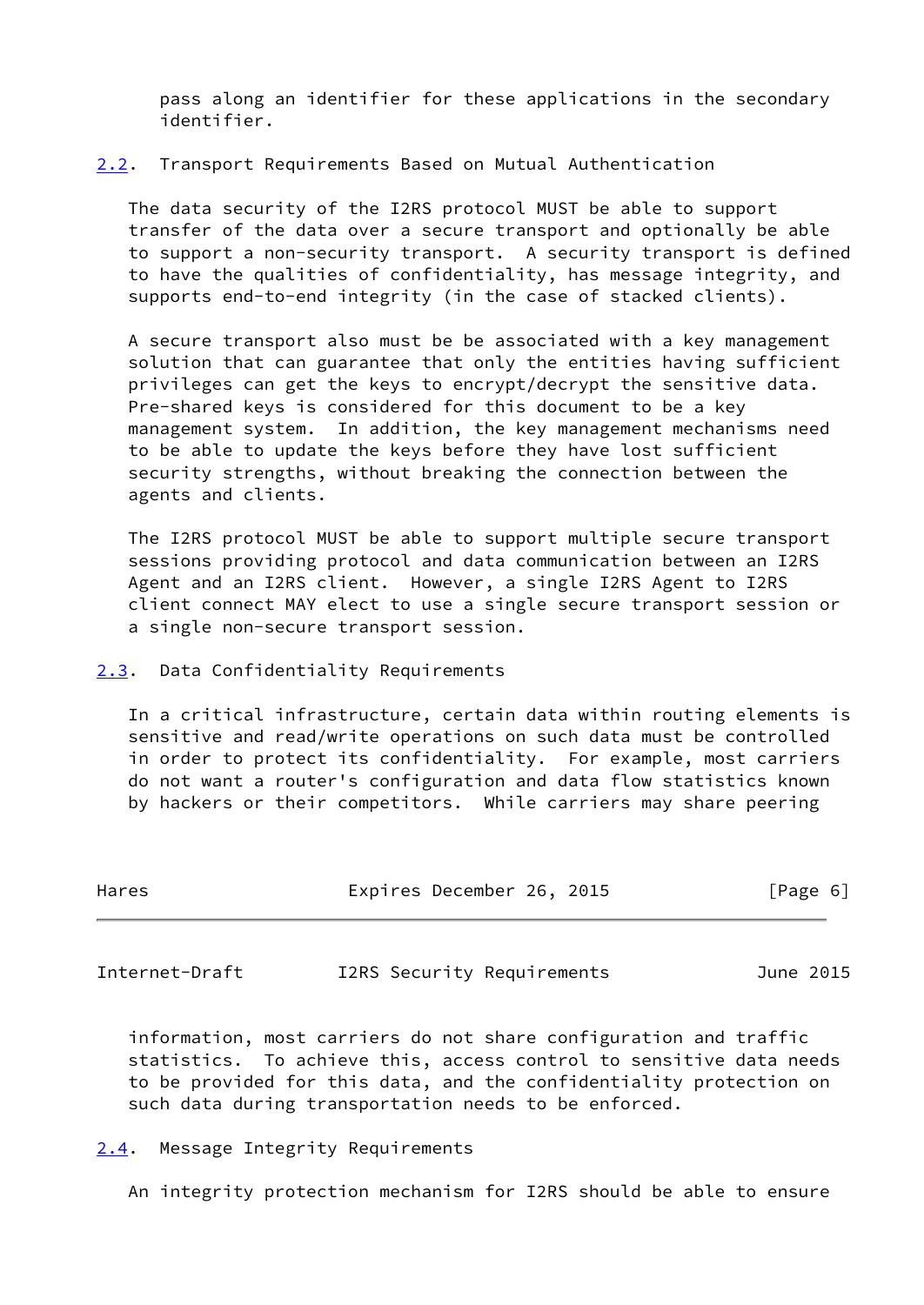the following: 1) the data being protected are not modified without detection during its transportation and 2) the data is actually from where it is expected to come from 3) the data is not repeated from some earlier interaction of the protocol. That is, when both confidentiality and integrity of data is properly protected, it is possible to ensure that encrypted data are not modified or replayed without detection.

<span id="page-7-0"></span>[2.4.1](#page-7-0). Handling Multiple Messages

 Section 7.9 of the [[I-D.ietf-i2rs-architecture\]](#page-9-2) states the I2RS architecture does not include multi-message atomicity and rollback mechanisms, but suggests an I2RS client may inidicate one of the following error handling techniques for a given message sent to the I2RS client:

- 1. Perform all or none: All operations succeed or none of them will be applied. This useful when there are mutual dependencies.
- 2. Perform until error: Operations are applied in order, and when error occurs the processing stops. This is useful when dependencies exist between multiple-message operations, and order is important.
- 3. Perform all storing errors: Perform all actions storing error indications for errors. This method can be used when there are no dependencies between operations, and the client wants to sort it out.
- <span id="page-7-1"></span>[2.5](#page-7-1). Role-Based Data Model Security

 The [\[I-D.ietf-i2rs-architecture\]](#page-9-2) defines a role or security role as specifying read, write, or notification access within a data model that a client has to an agent's data model.

 The rules around what role is permitted to access and manipulate what information plus a secure transport (which protects the data in transit) SHOULD ensure that data of any level of sensitivity is reasonably protected from being observed by those without permission to view it so that privacy requirements are met. Observer without

<span id="page-7-2"></span>

| Hares          | Expires December 26, 2015  | $\lceil \text{Page } 7 \rceil$ |
|----------------|----------------------------|--------------------------------|
|                |                            |                                |
| Internet-Draft | I2RS Security Requirements | June 2015                      |

permission can refer to other I2RS clients, attackers, or assorted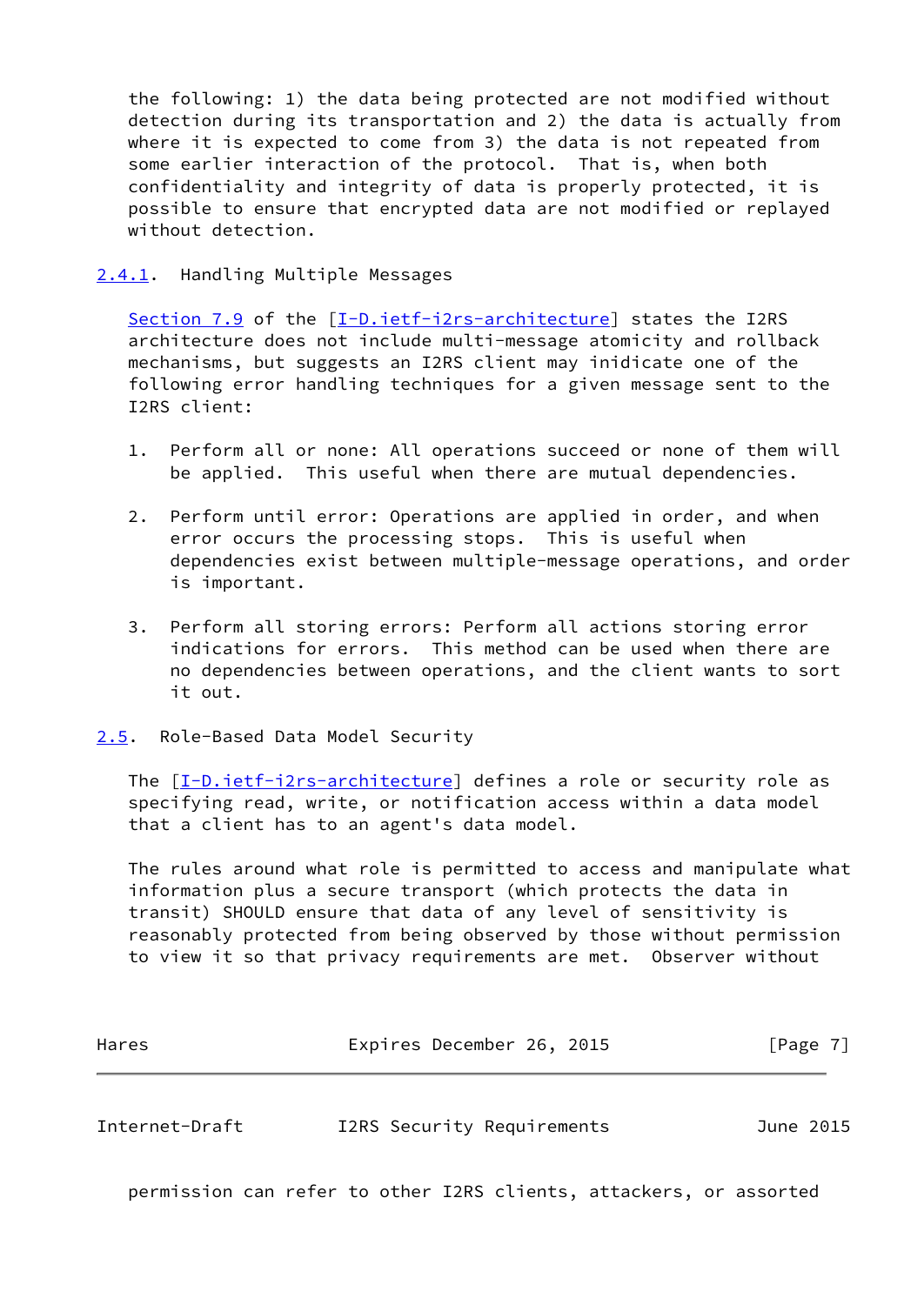MITM (man-in-the-middle) monkeys.

 Role security MUST work when multiple transport connections are being used between the I2RS client and I2RS agent as the I2RS architecture [\[I-D.ietf-i2rs-architecture\]](#page-9-2) states. These transport message streams may start/stop without affecting the existence of the client/agent data exchange. TCP supports a single stream of data. SCTP [\[RFC4960](https://datatracker.ietf.org/doc/pdf/rfc4960)] provides security for multiple streams plus end-to-end transport of data.

 I2RS clients MAY be used by multiple applications to configure routing via I2RS agents, receive status reports, turn on the I2RS audit stream, or turn on I2RS traceability. An application software using I2RS client functions can host several multiple secure identities, but each connection will use only one identity with one priority. Therefore, the security of each I2RS Client to I2RS Agent connection is unique.

 Please note the security of the application to I2RS client connection is outside of the I2RS protocol or I2RS interface.

<span id="page-8-0"></span>[3](#page-8-0). Acknowledgement

 The author would like to thank Wes George, Ahmed Abro, Qin Wu, Eric Yu, Joel Halpern, Scott Brim, Nancy Cam-Winget, DaCheng Zhang, Alia Atlas, and Jeff Haas for their contributions to I2RS security requirement discussion and this document.

<span id="page-8-1"></span>[4](#page-8-1). IANA Considerations

This draft includes no request to IANA.

<span id="page-8-2"></span>[5](#page-8-2). Security Considerations

 This is a document about security requirements for the I2RS protocol and data modules. The whole document is security considerations.

# <span id="page-8-3"></span>[6](#page-8-3). References

## <span id="page-8-4"></span>[6.1](#page-8-4). Normative References

 [RFC2119] Bradner, S., "Key words for use in RFCs to Indicate Requirement Levels", [BCP 14](https://datatracker.ietf.org/doc/pdf/bcp14), [RFC 2119](https://datatracker.ietf.org/doc/pdf/rfc2119), March 1997.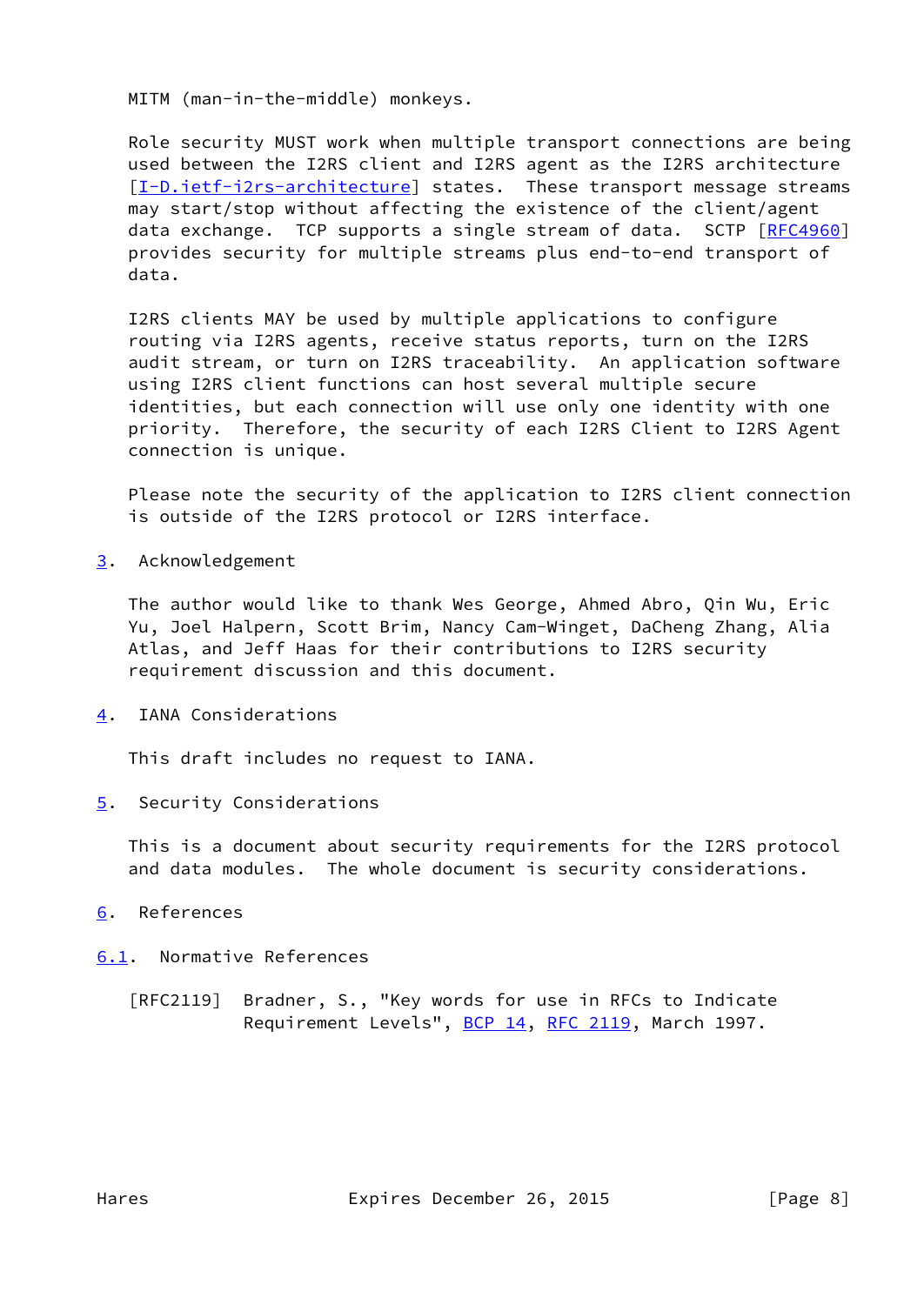<span id="page-9-1"></span>Internet-Draft I2RS Security Requirements June 2015

### <span id="page-9-0"></span>[6.2](#page-9-0). Informative References

 [I-D.haas-i2rs-ephemeral-state-reqs] Haas, J., "I2RS Ephemeral State Requirements", [draft-haas](https://datatracker.ietf.org/doc/pdf/draft-haas-i2rs-ephemeral-state-reqs-00) [i2rs-ephemeral-state-reqs-00](https://datatracker.ietf.org/doc/pdf/draft-haas-i2rs-ephemeral-state-reqs-00) (work in progress), May 2015.

<span id="page-9-2"></span> [I-D.ietf-i2rs-architecture] Atlas, A., Halpern, J., Hares, S., Ward, D., and T. Nadeau, "An Architecture for the Interface to the Routing System", [draft-ietf-i2rs-architecture-09](https://datatracker.ietf.org/doc/pdf/draft-ietf-i2rs-architecture-09) (work in progress), March 2015.

 [I-D.ietf-i2rs-problem-statement] Atlas, A., Nadeau, T., and D. Ward, "Interface to the Routing System Problem Statement", [draft-ietf-i2rs](https://datatracker.ietf.org/doc/pdf/draft-ietf-i2rs-problem-statement-06) [problem-statement-06](https://datatracker.ietf.org/doc/pdf/draft-ietf-i2rs-problem-statement-06) (work in progress), January 2015.

<span id="page-9-4"></span> [I-D.ietf-i2rs-pub-sub-requirements] Voit, E., Clemm, A., and A. Prieto, "Requirements for Subscription to YANG Datastores", [draft-ietf-i2rs-pub-sub](https://datatracker.ietf.org/doc/pdf/draft-ietf-i2rs-pub-sub-requirements-02) [requirements-02](https://datatracker.ietf.org/doc/pdf/draft-ietf-i2rs-pub-sub-requirements-02) (work in progress), March 2015.

[I-D.ietf-i2rs-rib-info-model]

 Bahadur, N., Folkes, R., Kini, S., and J. Medved, "Routing Information Base Info Model", [draft-ietf-i2rs-rib-info](https://datatracker.ietf.org/doc/pdf/draft-ietf-i2rs-rib-info-model-06) [model-06](https://datatracker.ietf.org/doc/pdf/draft-ietf-i2rs-rib-info-model-06) (work in progress), March 2015.

<span id="page-9-3"></span>[I-D.ietf-i2rs-traceability]

 Clarke, J., Salgueiro, G., and C. Pignataro, "Interface to the Routing System (I2RS) Traceability: Framework and Information Model", [draft-ietf-i2rs-traceability-03](https://datatracker.ietf.org/doc/pdf/draft-ietf-i2rs-traceability-03) (work in progress), May 2015.

- [RFC4785] Blumenthal, U. and P. Goel, "Pre-Shared Key (PSK) Ciphersuites with NULL Encryption for Transport Layer Security (TLS)", [RFC 4785,](https://datatracker.ietf.org/doc/pdf/rfc4785) January 2007.
- [RFC4949] Shirey, R., "Internet Security Glossary, Version 2", [RFC](https://datatracker.ietf.org/doc/pdf/rfc4949) [4949,](https://datatracker.ietf.org/doc/pdf/rfc4949) August 2007.
- [RFC4960] Stewart, R., "Stream Control Transmission Protocol", [RFC](https://datatracker.ietf.org/doc/pdf/rfc4960) [4960,](https://datatracker.ietf.org/doc/pdf/rfc4960) September 2007.

Author's Address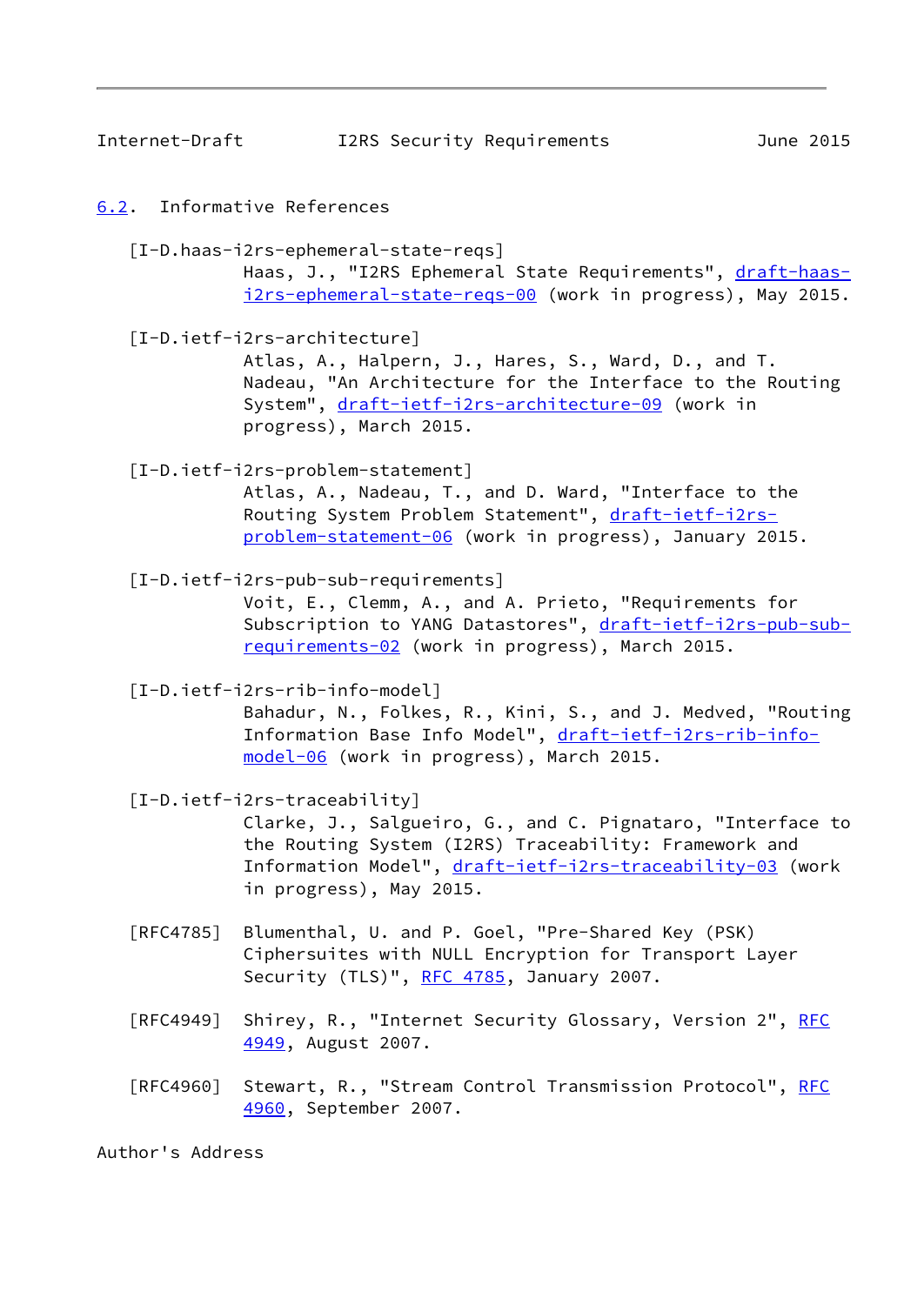Internet-Draft I2RS Security Requirements June 2015

 Susan Hares Huawei 7453 Hickory Hill Saline, MI 48176 USA

Email: shares@ndzh.com